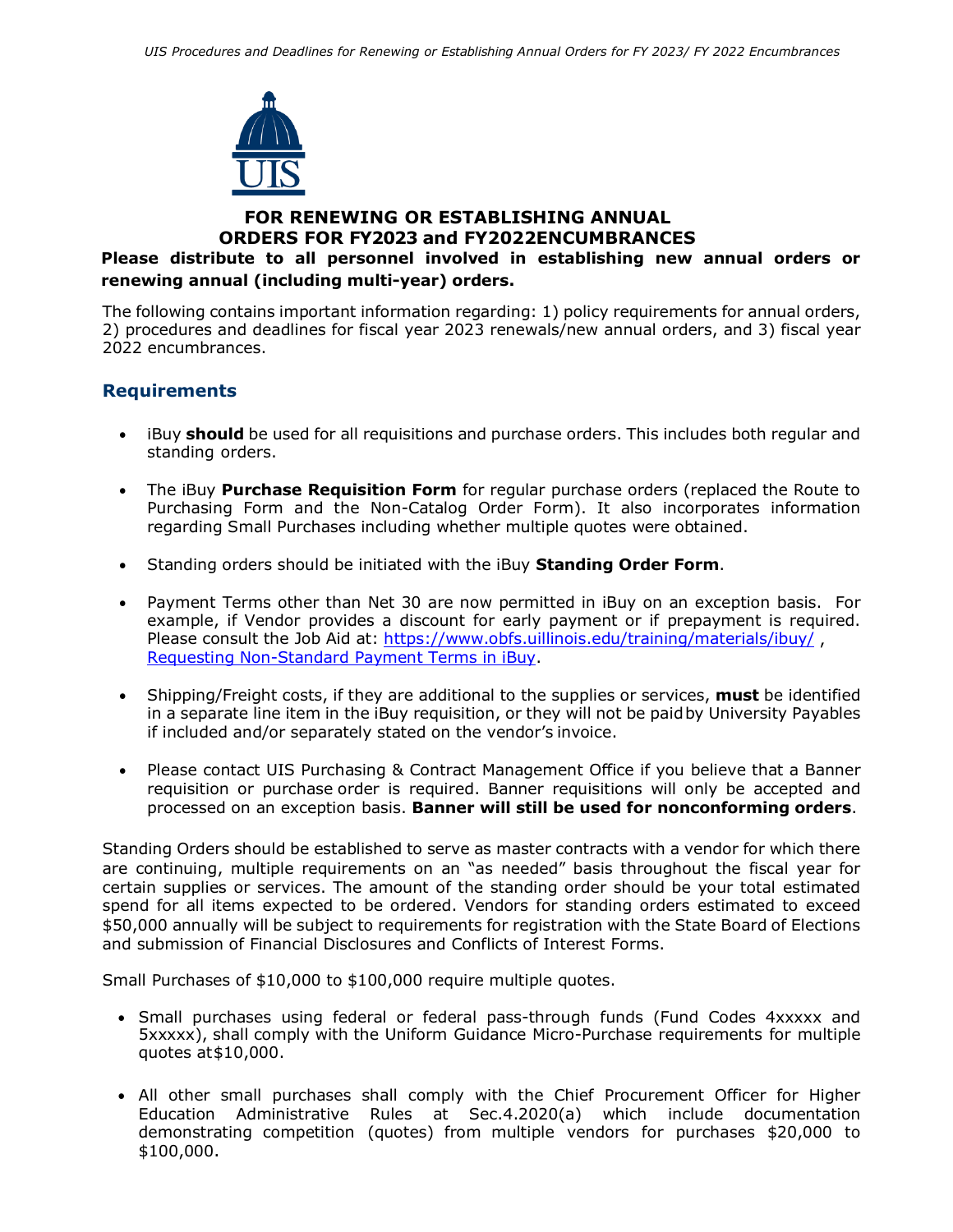Such quotes can be informal (e.g., via telephone or email). The multiple quotes must be documented in iBuy Internal Notes or Comments, or attached in iBuy Internal Attachments, and must identify the vendors which provided the quotes and the method by which the quotes were obtained; or the reasons why multiple quotes, including from small and diverse businesses, were not obtained. Units are encouraged to solicit at least one (1) quote from a [Business Enterprise](https://cms.diversitycompliance.com/FrontEnd/SearchCertifiedDirectory.asp?TN=cms&XID=8350) [Program \(BEP\) certified diverse vendor](https://cms.diversitycompliance.com/FrontEnd/SearchCertifiedDirectory.asp?TN=cms&XID=8350) when available. These requirements are now addressed in the iBuy Purchase Requisition Form and Standing Order Form.

If your purchase order, including for a competitively-solicited award, is expiring and there is a continuing need for services or supplies, but no Renewals are available, then you will need to submit a requisition for a new purchase order or new competitive solicitation to be initiated. This should be done as soon as possible to permit adequate time to draft, issue, receive responses, evaluate and recommend an award for a competitive IFB (Invitation for Bid) or RFP (Request for Proposal). A requisition for a competitive solicitation should continue to use "iBuy Bid Vendor" as the vendor.

## **Deadlines**

For fiscal year 2023 purchase requirements with a start date of 7/1/2022, it is essential that departments submit requisitions in a timely manner to allow sufficient time to process renewals (if any are available), or competitive bids, RFPs, Exemptions, or Sole Sources, prepare recommendations for the Board of Trustees, if necessary, and obtain all necessary approvals, to issue an annual order by July  $1<sup>st</sup>$ .

| <b>Purchase Request Amount</b>                                                                                                                                                                                                 | Date Due in UIS<br><b>Purchasing</b> |
|--------------------------------------------------------------------------------------------------------------------------------------------------------------------------------------------------------------------------------|--------------------------------------|
| Renewals of competitively-solicited, posted awards of any amount, to meet requirements of Sec. 8i of BEP Act for review upon renewal of whether BEP goal established for original solicitation is being met, or should be incr | January 21, 2022                     |
| \$1,000,000 or more per fiscal year for supplies, general services and/or professional and artistic services, including sole sources and exemptions, requires Board of Trustees (BOT) approval.                                | February 7, 2022                     |
|                                                                                                                                                                                                                                | Last FY22 BOT Mtg.<br>Date is -      |
| Requisitions need to be submitted to Purchasing with adequate time to obtain the necessary BOT approvals.                                                                                                                      | May 17, 2022                         |
| \$100,000 to \$999,999 for supplies and general services, including<br>Sole Source and Exempt purchases.                                                                                                                       | February 12, 2022                    |
| \$100,000 to \$999,999 for Professional and Artistic services (Law, Accounting, Dentistry, Clinical Psychology, Medicine and Custom Art), including Sole Sources.                                                              | March 12, 2022                       |
| \$50,000 to \$100,000 for supplies, general services and professional<br>and artistic services.                                                                                                                                | April 1, 2022                        |
| \$10,000 to \$49,999 for supplies, general services and professional<br>and artistic services                                                                                                                                  | May 1, 2022                          |